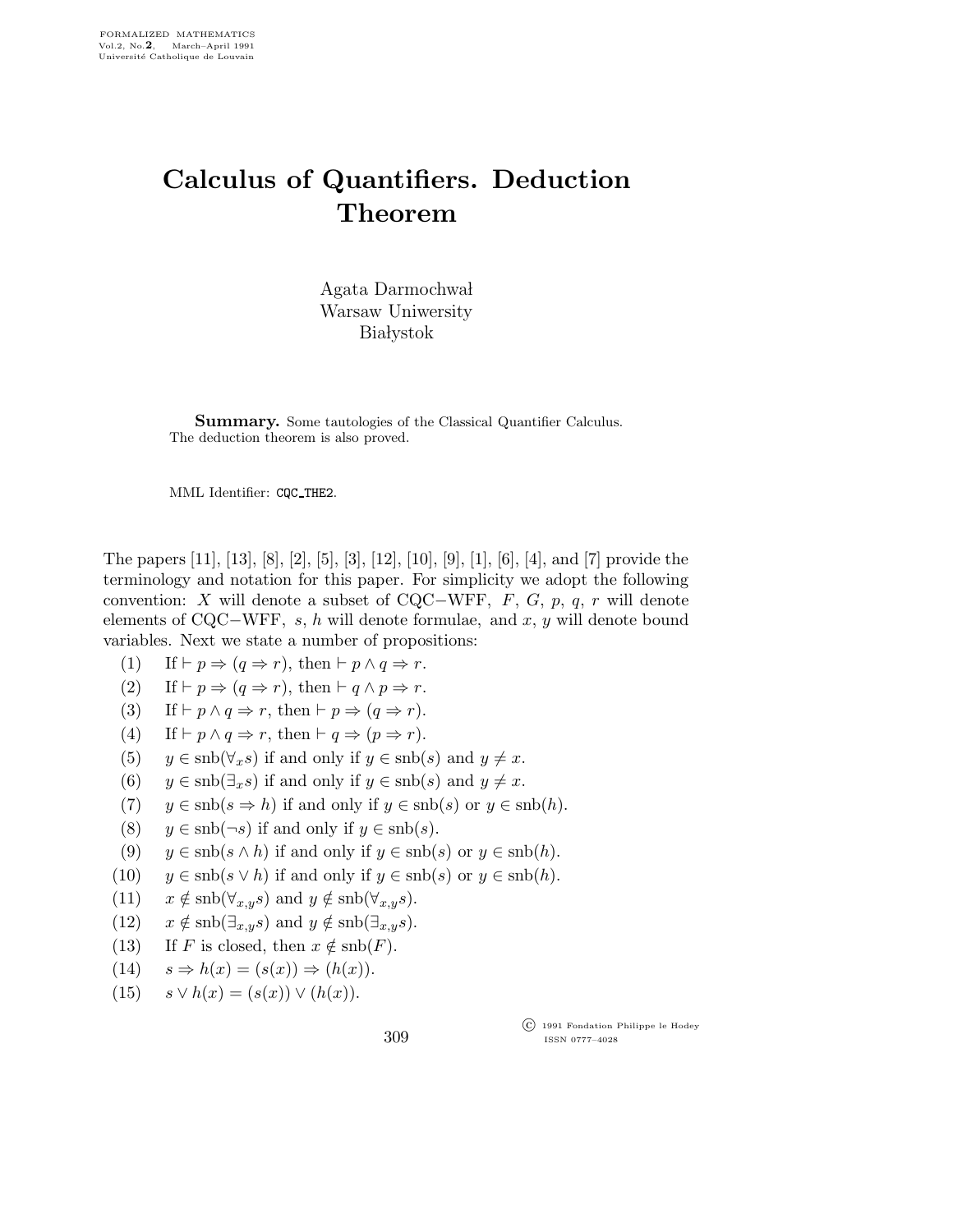$(16)$   $\exists_x p(x) = \exists_x p$ . (17) If  $x \neq y$ , then  $\exists_x p(y) = \exists_x (p(y))$ .  $(18)$  ⊢  $p \Rightarrow \exists_x p$ . (19) If  $\vdash p$ , then  $\vdash \exists_x p$ .  $(20)$  ⊢ $\forall_x p \Rightarrow \exists_x p$ .  $(21)$   $\vdash \forall_x p \Rightarrow \exists_y p.$ (22) If  $\vdash p \Rightarrow q$  and  $x \notin \text{snb}(q)$ , then  $\vdash (\exists_x p) \Rightarrow q$ . (23) If  $x \notin \text{sub}(p)$ , then  $\vdash (\exists_x p) \Rightarrow p$ . (24) If  $x \notin \text{snb}(p)$  and  $\vdash \exists_x p$ , then  $\vdash p$ . (25) If  $p = h(x)$  and  $q = h(y)$  and  $y \notin \text{sub}(h)$ , then  $\vdash p \Rightarrow \exists_y q$ . (26) If  $\vdash p$ , then  $\vdash \forall_x p$ . (27) If  $x \notin \text{snb}(p)$ , then  $\vdash p \Rightarrow \forall_x p$ . (28) If  $p = h(x)$  and  $q = h(y)$  and  $x \notin \text{sub}(h)$ , then  $\vdash \forall_x p \Rightarrow q$ . (29) If  $y \notin \text{snb}(p)$ , then  $\vdash \forall_x p \Rightarrow \forall_y p$ . (30) If  $p = h(x)$  and  $q = h(y)$  and  $x \notin \text{sub}(h)$  and  $y \notin \text{sub}(p)$ , then  $\vdash \forall_x p \Rightarrow$  $\forall_{y}q.$ (31) If  $x \notin \text{snb}(p)$ , then  $\vdash (\exists_x p) \Rightarrow \exists_y p$ . One can prove the following propositions: (32) If  $p = h(x)$  and  $q = h(y)$  and  $x \notin \text{snb}(q)$  and  $y \notin \text{snb}(h)$ , then  $\vdash$  $(\exists_x p) \Rightarrow \exists_y q.$  $(34)^1$  ⊢  $\forall_x (p \Rightarrow q) \Rightarrow (\forall_x p \Rightarrow \forall_x q).$ (35) If  $\vdash \forall_x (p \Rightarrow q)$ , then  $\vdash \forall_x p \Rightarrow \forall_x q$ .  $(36)$   $\vdash \forall_x (p \Leftrightarrow q) \Rightarrow (\forall_x p \Leftrightarrow \forall_x q).$ (37) If  $\vdash \forall_x (p \Leftrightarrow q)$ , then  $\vdash \forall_x p \Leftrightarrow \forall_x q$ .  $(38)$   $\vdash \forall x (p \Rightarrow q) \Rightarrow ((\exists x p) \Rightarrow \exists x q).$ (39) If  $\vdash \forall_x (p \Rightarrow q)$ , then  $\vdash (\exists_x p) \Rightarrow \exists_x q$ . (40)  $\vdash \forall_x (p \land q) \Rightarrow \forall_x p \land \forall_x q \text{ and } \vdash \forall_x p \land \forall_x q \Rightarrow \forall_x (p \land q).$  $(41)$   $\vdash \forall_x (p \land q) \Leftrightarrow \forall_x p \land \forall_x q.$ (42)  $\vdash \forall_x (p \land q)$  if and only if  $\vdash \forall_x p \land \forall_x q$ . (43)  $\vdash \forall_x p \lor \forall_x q \Rightarrow \forall_x (p \lor q).$ (44)  $\vdash (\exists_x p \lor q) \Rightarrow (\exists_x p) \lor \exists_x q \text{ and } \vdash (\exists_x p) \lor \exists_x q \Rightarrow \exists_x p \lor q.$  $(45)$   $\vdash (\exists_x p \lor q) \Leftrightarrow (\exists_x p) \lor \exists_x q.$ (46)  $\vdash \exists_x p \lor q$  if and only if  $\vdash (\exists_x p) \lor \exists_x q$ .  $(47)$   $\vdash (\exists_x p \land q) \Rightarrow (\exists_x p) \land \exists_x q.$ (48) If  $\vdash \exists_x p \land q$ , then  $\vdash (\exists_x p) \land \exists_x q$ . (49)  $\vdash \forall_x \neg \neg p \Rightarrow \forall_x p \text{ and } \vdash \forall_x p \Rightarrow \forall_x \neg \neg p.$  $(50)$   $\vdash \forall_x \neg \neg p \Leftrightarrow \forall_x p$ . (51)  $\vdash (\exists_x \neg \neg p) \Rightarrow \exists_x p \text{ and } \vdash (\exists_x p) \Rightarrow \exists_x \neg \neg p.$ 

<sup>&</sup>lt;sup>1</sup>The proposition  $(33)$  was either repeated or obvious.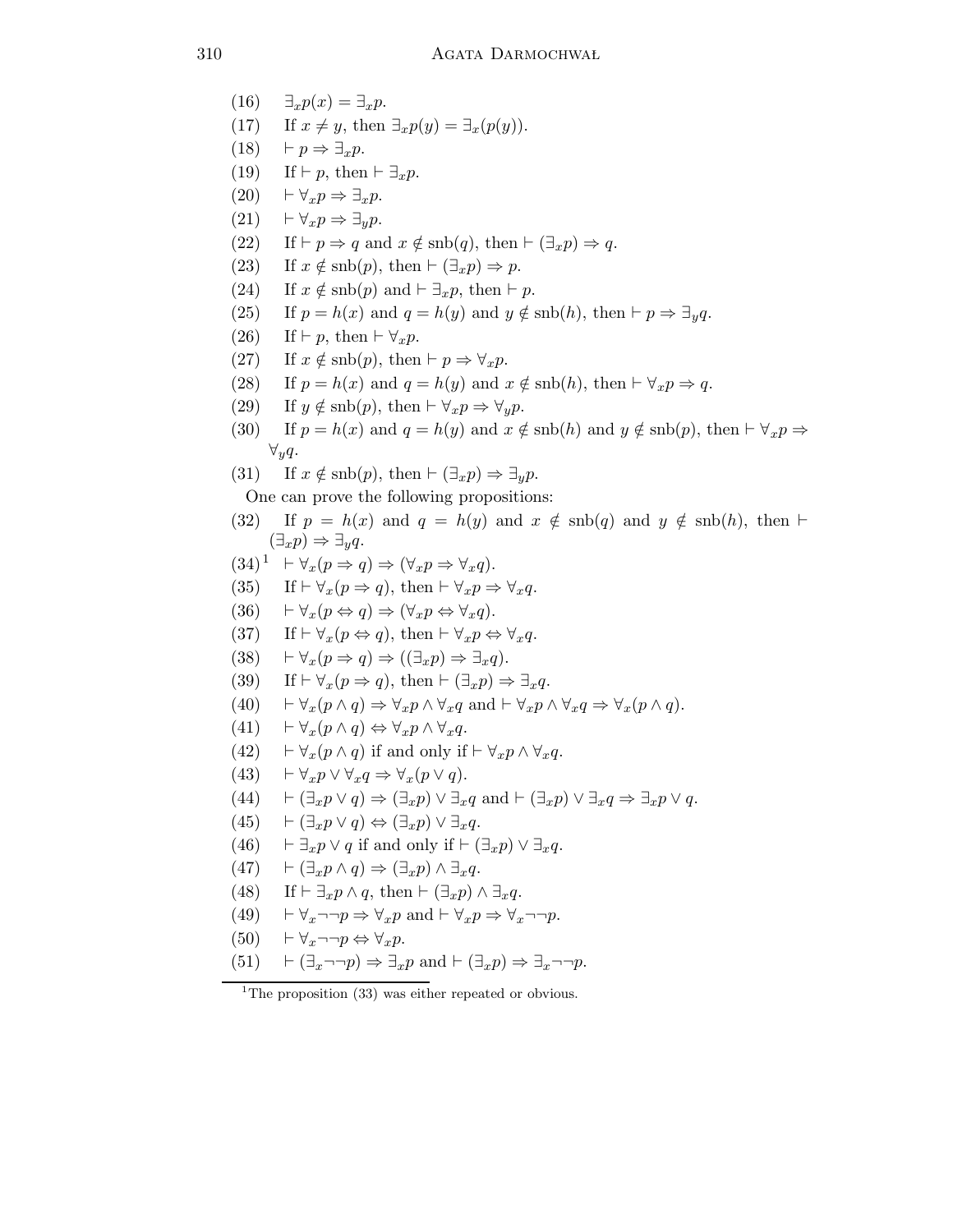(52) 
$$
\vdash (\exists_x \neg \neg p) \Leftrightarrow \exists_x p
$$
.  
\n(53)  $\vdash \neg \exists_x \neg p \Leftrightarrow \forall_x p$  and  $\vdash \forall_x p \Rightarrow \neg \exists_x \neg p$ .  
\n(54)  $\vdash \neg \exists_x \neg p \Leftrightarrow \forall_x p$ .  
\n(55)  $\vdash \neg \forall_x p \Rightarrow \exists_x \neg p$  and  $\vdash (\exists_x \neg p) \Rightarrow \neg \forall_x p$ .  
\n(56)  $\vdash \neg \forall_x p \Leftrightarrow \exists_x \neg p$  and  $\vdash (\exists_x \neg p) \Rightarrow \neg \forall_x p$ .  
\n(57)  $\vdash \neg \exists_x p \Rightarrow \forall_x \neg p$  and  $\vdash \forall_x \neg p \Rightarrow \neg \exists_x p$ .  
\n(58)  $\vdash \forall_x \neg p \Leftrightarrow \neg \exists_x p$ .  
\n(59)  $\vdash \forall_x \forall_y p \Rightarrow \forall_y \forall_x p$  and  $\vdash \forall_x \neg p \Rightarrow \forall_y \neg p$ .  
\n(50)  $\vdash \forall_x \forall_y p \Rightarrow \forall_y \forall_x p$  and  $\vdash (\exists_x \neg p) \Rightarrow (\exists_y \neg p)$ .  
\n(60) If  $p = h(x)$  and  $q = h(y)$  and  $y \notin \text{snb}(h)$ , then  $\vdash (\exists_x p) \Rightarrow (\exists_x \neg q)$ .  
\n(62) If  $p = h(x)$  and  $q = h(y)$  and  $y \notin \text{snb}(h)$ , then  $\vdash (\exists_x p) \Rightarrow (\exists_x \neg p)$ .  
\n(63)  $\vdash (\exists_x \neg \neg \neg p)$  and  $\vdash (p \lor x) \Rightarrow \exists_x q$ .  
\n(64)  $\vdash \exists_x p \Leftrightarrow q$  and  $\vdash \forall_x p \Rightarrow \exists_x q$ .  
\n(65)  $\vdash (\exists_x \neg p \Rightarrow q) \Leftrightarrow (\forall_x p \Rightarrow \exists_x q)$  and  $\vdash (\forall_x p \Rightarrow \exists_x q) \Rightarrow \exists_x p \Rightarrow q$ .  
\n(66)  $\vdash (\exists_x \neg p \Rightarrow q) \Leftrightarrow (\forall_x p \Rightarrow \exists_x q)$  and

(87) If  $x \notin \text{sub}(p)$ , then  $\vdash (\exists_x p \Rightarrow q) \Rightarrow (p \Rightarrow \exists_x q)$ .